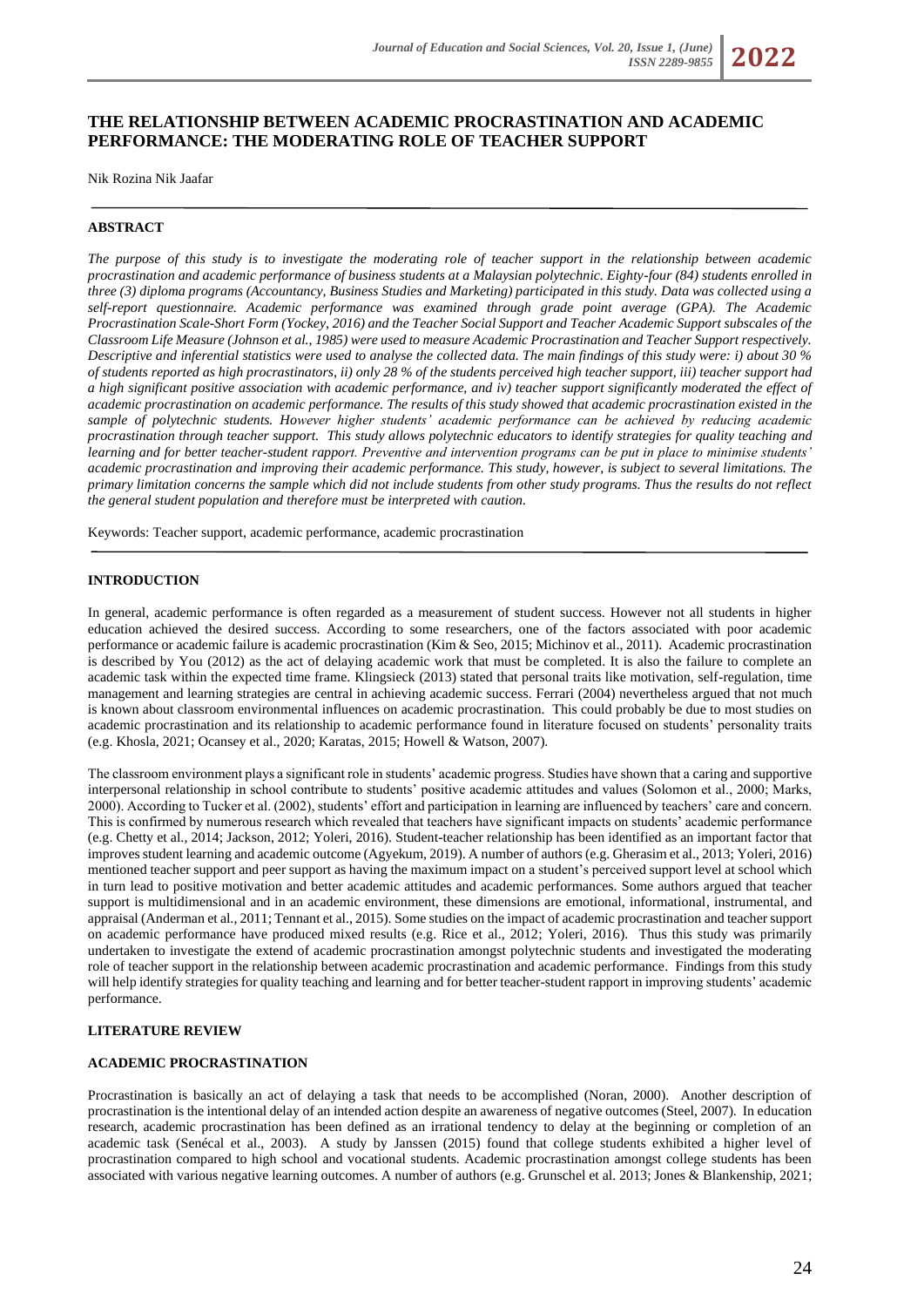

Rice et al., 2012) stated that academic procrastination resulted in adverse academic performance such as low academic grades and low quality academic work. Poor academic performance could also be attributed to certain characteristics of procrastinators such as delay in completing assignments and last-minute preparation for exams (Balkis et al., 2013). As opined by Noran (2000) and Ammermueller and Pischke (2009), the delaying attitude exhibited by these students could have originated from poor time management and peer influence. According to Hussain and Sultan (2010), academic procrastination may be intentional, incidental or habitual. Apart from poor related academic performance, some other negative consequences of academic procrastination found in literature included high stress and anxiety (Kim & Seo, 2015), satisfaction with studies (Grunschel et al. 2013), fear of failure (Abdi Zarrin, 2020), low self-efficacy (Liu et al., 2020), anger and guilt (Rahimi, 2019) and course withdrawal (Wheland et al., 2012).

Some authors (e.g. McCown & Roberts, 1994) mentioned that academic procrastination is quite prevalent among college students. This is supported by Solomon and Rothblum (1984) and Ellis and Knaus (1977) who reported figures of 46% and 95% respectively regarding rates of procrastination among college students. A recent study of dental undergraduate students in Malaysia revealed that  $28.5\%$  (n =  $361$ ) of these students were high procrastinators. The study however found no significant difference between genders for procrastination and between academic years (Uma et al, 2020). Another local study of 287 university students discovered that a third of these students procrastinated when studying for examinations (Yaakub, 2000). Similarly, a study of 100 students at a Malaysian university revealed that 79 % of these students described themselves as procrastinators (Bakar & Khan, 2016). Academic procrastination and the students' academic performance were however not significantly correlated thus implying that the former was not influenced directly by procrastination behaviour but by other factors. The results of this study is not in line with three meta-analyses study found in literature that investigated the relationship between academic procrastination and academic performance. Studies by Steel (2007), Richardson et al. (2012) and Kim and Seo (2015) all showed a negative association between academic procrastination and academic performance.

On the types of academic procrastination, Jackson (2012) examined the relationship between academic self-efficacy beliefs, academic procrastination, and prior academic skills on course outcomes for students who completed a mandatory developmental college course. Analysis of collected data involving 123 respondents showed the following statistics regarding six areas of academic procrastination: i) studying for exams (44%), ii) weekly reading assignments (35%), iii) completing a writing assignment (32%), iv) school activities (29%), v) attendance tasks (14%) and vi) academic administrative tasks (11%). The study also revealed a statistically significant negative relationship between levels of academic procrastination and academic performance. On the major reasons for academic procrastination, a study by He (2017) of 201 university students revealed the following results: laziness, lack of motivation, stress, too much time internet use and difficulty of task. The study also revealed that 80% of respondents reported anxiety when they procrastinate.

# **TEACHER SUPPORT**

Fullan and Stiegelbauer (1991) defined teacher support as the psychological and practical support of teachers during the teaching process. Teacher social support involves providing emotional support (e.g. approachable, encouragement, and compassion) to students (Johnson & Johnson, 1983; Wentzel, 1998) while teacher academic support is the perceived support (e.g. tutoring and academic advising) from teachers for learning (Griffing, 2006; Johnson & Johnson, 1983). According to Schaefer et al. (1981), there are three types of support: i) emotional support (e.g. caring and empathy), ii) instrumental support (e.g. material aid and skills), and iii) informational support (e.g. advice and guidance). Tardy (1985) further added another category known as appraisal support which refers to the provision of feedback regarding personal qualities or performance that is useful for self-evaluation. In an educational environment, the concept of teacher support, according to Tennant et al. (2015) is multidimensional and encompasses traits like caring and understanding (Caena, 2011), friendliness (Malecki & Demaray, 2003), fairness (Bernard, 1998) and dependability (Split et al., 2012).

Students need to receive adequate support within their academic environment to succeed educationally (Tardy, 1985). The majority of studies found in literature have shown a positive relationship between perceptions of teacher support and academic performance (e.g. Klem & Donnel, 2004; Lee, 2012; Niehaus et al., 2012; Yoleri, 2016). Even though the perceived academic support depends on various factors, teacher support has demonstrated positive impact on students' academic attitudes, motivation, self-efficacy, and study engagement and academic performance (Corkin et al., 2014; Moreno-Murcia & Corbi, 2021; Rautanen et al., 2021; Quinn, 2017). According to Little and Kobak (2003), students are more engaged with learning when there is a supportive relationship (e.g. academic guidance) with the teacher. This is more so when students spend much of their time at school with their teachers and are heavily influenced by them (Eccles & Roeser, 2003). In the same vein, Klem and Donnel (2004) stated that students who perceived teachers as creating a caring learning environment were more engaged academically and were associated with higher academic performance.

There are however studies that have produced mixed results. Wong et al. (2018) for example investigated whether teachers' instrumental support and appraisal support resulted in higher students' performance in mathematics. Data analyses of 13,950 fifteen-year-old Canadian students revealed that only instrumental support positively predicted math performance. The authors opined that different types of teacher support might influence their efficacy in promoting math performance. The differences between genders on the perceived social support and academic performance of 760 Argentinean college students were investigated by Iglesia et al. (2014). Findings indicated that both genders viewed teachers as the less supportive source compared to parents, classmates or friends. Another finding showed that high perception of social support was related to better academic performance but this was only applicable to female students. In another study and using a sample of 270 Hong Kong students, Chen (2005) investigated the mediating effect of academic engagement on the relationship of students' perceived academic support and academic performance. The study revealed that the biggest contributor to students' academic performance (directly and indirectly)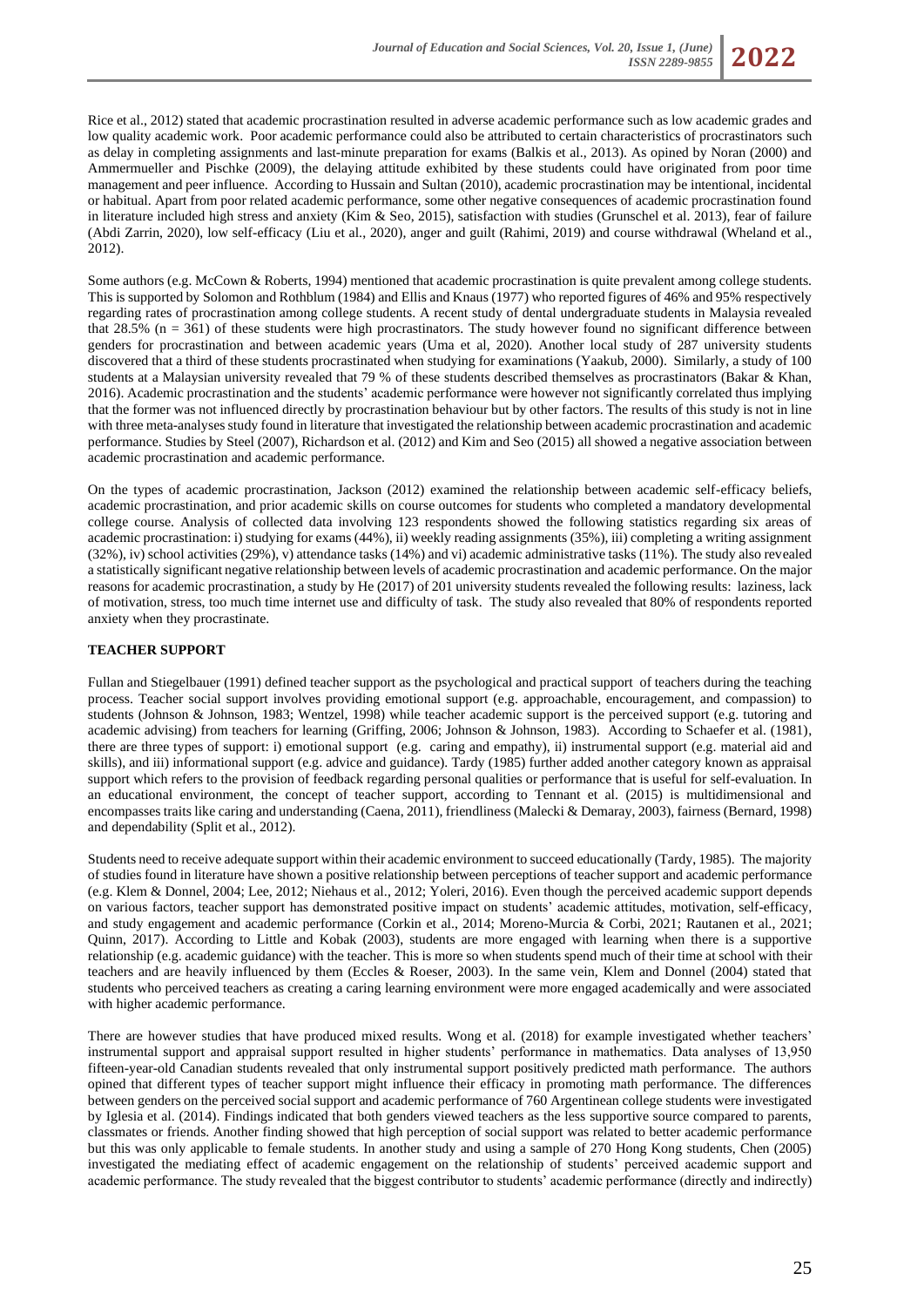was teacher support followed by parental support and peer support. The same author also investigated whether the influence of teacher support on students' academic performance differed by grade-levels. The findings indicated that perceived teacher support was a strong predictor of academic performance but only for grade 9 students (Chen, 2008).

A number of local studies have looked into the relationship between teacher social support and students' academic performance at various levels of schooling. A study by Veloo et al. (2013) was conducted to examine the relationship between three independent variables; inquiry-based instruction, students' attitudes towards science and teachers' support towards science performance in a sample of 149 primary (year five) school students. The authors reported that all three independent variables significantly influenced science performance of the students. At the secondary school level, Alnawasreh et al. (2019) investigated factors that could affect academic performance of 117 international students in Malaysia. The findings indicated that teacher support along with future goals, peer support and self-efficacy were important factors that influenced academic performance. Local studies on teacher support and students' academic performance also focused on university and college students. Yasin and Dzulkifli (2011) for example found that a significant positive relationship between social support and academic performance existed where higher social support resulted in higher students' academic performance. Their study involved 120 students from a Malaysian university. A similar study by Abdullah et al. (2014) was carried out to examine relationships between perceived social support, university adjustment and academic performance of first semester undergraduates. The results revealed that social support significantly predicted university adjustment and academic performance. The study also discovered that appraisal support which is a component of social support scored the highest level of satisfaction amongst the students followed by belonging support, tangible support and self-esteem support. However not all studies regarding teacher support and students' academic performance showed similar results. For example, a study of 97 business students from a local polytechnic showed that the 'closeness' factor did not impact students' academic performance (Mohamed et al., 2018). The 'closeness' dimension measures the students' perceived affection, warmth, and open communication as displayed by the teachers. The authors opined that a probable cause could be due to limited interaction between students and teachers.

# **STATEMENT OF PROBLEM**

Past studies have reported numerous factors that impacted academic performance among college students. Some of these factors that are often mentioned are: motivation, self-esteem, classroom climate, teacher support and academic procrastination. According to some authors (e.g. Cox & Williams, 2008; Klem & Connell, 2004), perceived teacher support is a crucial factor affecting the behaviour of students which in turn influence their academic performance. Osterman (2000) for example stated that the impact of teacher support on students' academic engagement is above those of peers and family. However, studies on the impact of academic procrastination on academic performance have produced mixed results (e.g. Rice et al., 2012; Steel, 2007). Likewise, there is no concensus on the influence of teacher support on academic performance (e.g. Yoleri, 2016; Iglesia et al. 2014). A number of local studies examined the levels of academic procrastination amongst Malaysian students and how the latter affected students' academic performance. In the context of Malaysian polytechnic students, there is an absence of current knowledge of studies related to teacher support and students' academic performance. Thus given the large number of academics involved in producing quality graduates in the technical, business and services sectors in this country, this study hopes to add to the body of knowledge by providing invaluable insight into the influence of academic procrastination and teacher support on the academic performance of Malaysian polytechnic students.

# **OBJECTIVES OF THE STUDY**

The primary aim of this study is to investigate the moderating role of teacher support in the relationship between academic procrastination and academic performance of a group of Malaysian polytechnic students. The research questions guiding this study are as follows:

- 1) What is the extent of academic procrastination among the polytechnic students?
- 2) What is the extent of perceived teacher support among the polytechnic students?
- 3) Is there a correlation between academic procrastination and academic performance?
- 4) Does teacher support moderate the relationship between academic procrastination and academic performance?

### **RESEARCH CONTRIBUTION**

There are currently 36 polytechnics in Malaysia providing the nation with skilled workforce in the technical, business and services sectors. Over the last 50 years, Malaysian polytechnics have grown into the largest technical and vocational education and training (TVET) institutions in the country. According to the Ministry of Education (2019), as of October 2018, there were 7,351 lecturers serving in the polytechnics. The 2019 Annual Report published by the Department of Polytechnic and College Community showed that from 1972 until 2019, Malaysian polytechnics have successfully produced 581,594 graduates at certificate, diploma, advanced diploma and bachelor's level. The same report also mentioned that 81 % of students graduated on time in 2019.

Against this backdrop, there are several benefits arising from this study. The research objectives are designed to address the absence of current knowledge in previous studies regarding the impact of academic procrastination and teacher support on Malaysian polytechnic students' academic performance. The research questions guiding this study will allow the management of the polytechnic the opportunity to gather valuable input regarding the extent of students' academic procrastination and perceived teacher support. This study also allows polytechnic educators to identify strategies for quality teaching and learning and for better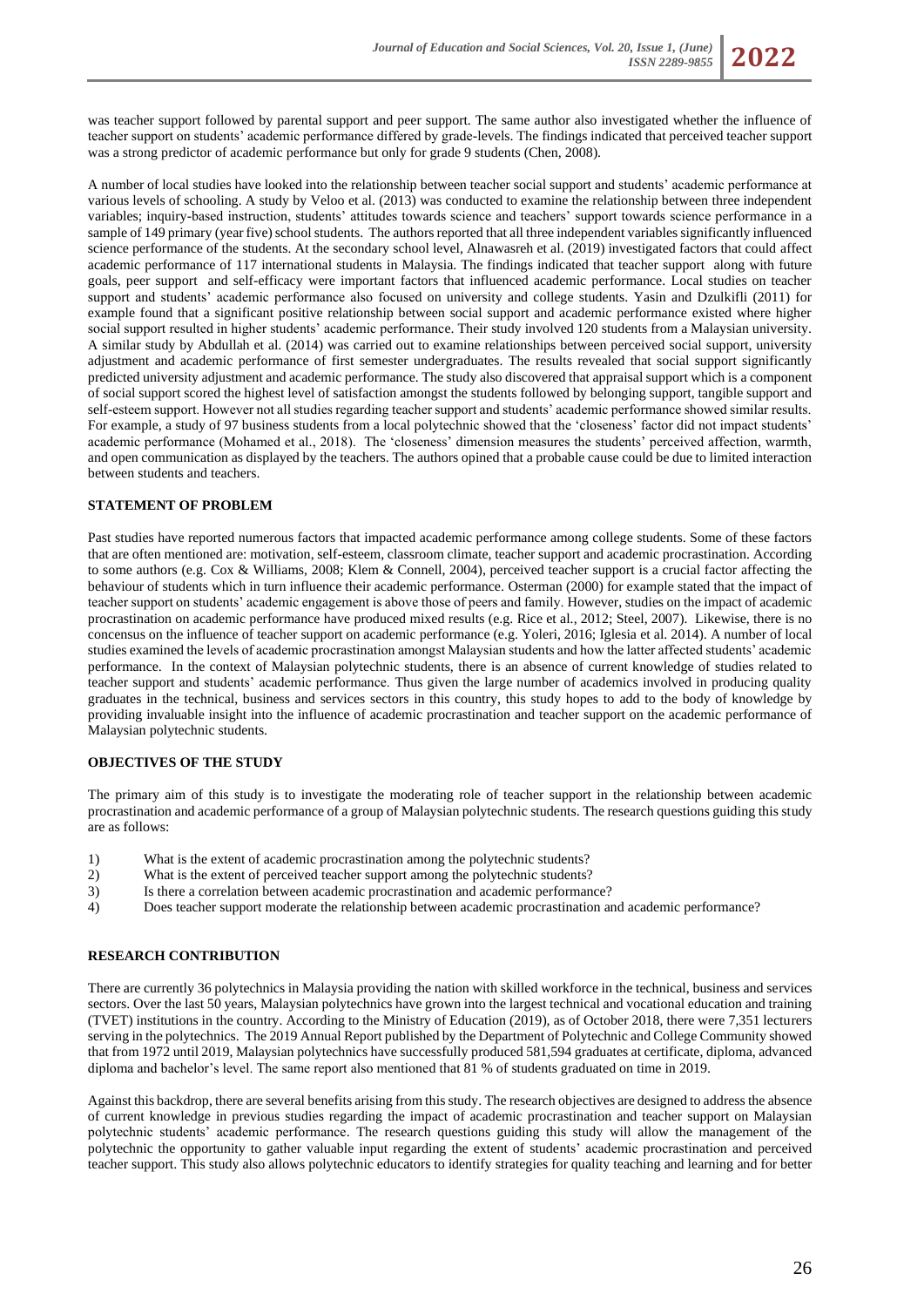teacher-student rapport. By empirically examining the research questions, preventive and intervention programs focusing on minimizing students' academic procrastination and improving their academic performance can be put in place.

# **MATERIALS AND METHODS**

# **PARTICIPANTS AND PROCEDURES**

Convenient sampling approach was adopted for this study because samples were readily accessible to the researcher and data collection was easy. The data for this study were collected in-situ using an anonymous questionnaire comprising of 2 parts: Part A of the questionnaire gathered students' demographic information such as gender, program of study, semester of study and CGPA. Students' self-reported CGPA were classified into 3 categories: i) Low (≤ 2.66), ii) Moderate (2.67 to 3.19), and iii) High (≥ 3.20). Part B of the questionnaire consisted of the 5-item Academic Procrastination Scale-Short Form (APS-Short Form) and the Teacher Social Support (4 items) and the Teacher Academic Support (4-items) subscales of the Classroom Life Measure. Students were reminded that the Teacher Support Scales referred to the teaching staff in general and not to specific teachers.

# **MEASURES**

The following inventories were used to measure students' perceived academic procrastination and students' perceived teacher support.

# **ACADEMIC PROCRASTINATION**

The Academic Procrastination Scale-Short Form (APS-Short Form) was used to measure academic procrastination traits (Yockey, 2016). This 5-item questionnaire measures general procrastination (as opposed to procrastination of specific tasks) and is widely used with college students. Items were rated on a five-point Likert scale ranging from 1 (strongly disagree) to 5 (strongly agree). Higher scores indicated a high level of academic procrastination. Sample items include 'I put off projects until the last minute' and 'I frequently find myself putting important deadlines off'. The calculated total score of academic procrastination was divided into three categories such as low  $(\leq 33.3$  percentile of total score which is 55), moderate (score between 33.4–66.6 percentile of total score which is 56-61), and high (≥67 percentile of total score which is ≥62). In the current study, Cronbach's  $\alpha$  for the APS-Short Form was 0.79.

# **TEACHER SUPPORT**

Perceived support from teachers was measured by the Teacher Social Support and Teacher Academic Support subscales of the Classroom Life Measure (Johnson et al., 1985). The Classroom Life Measure is a widely-used instrument with established validity and reliability (Johnson & Johnson, 1996). The Teacher Social Support Scale (Cronbach's *α* = .81) has 4 items that focused specifically on the notion of caring. It is defined as the belief that the teacher cares about and likes learners as individuals (Johnson & Johnson, 1996). A sample item of the Teacher Social Support subscale is 'My teacher cared about my feelings'. The Teacher Academic Support subscale (Cronbach's  $\alpha = .84$ ) also consists of 4 items and assesses teacher perceived support for learning. It is defined as the belief that the teacher cares about how much learners learn and wishes to help them learn (Johnson & Johnson, 1996). A sample item is 'My teacher liked to help me learn'. All items on both subscales were rated on a five-point Likert scale ranging from 1 (never) to 5 (always) where higher scores indicate more support. An average score for each subscale was obtained by summing the items and dividing by the number of items. Cronbach's  $\alpha$  of the scale in this study was 0.82.

# **STATISTICAL ANALYSES**

The analyses were performed using IBM SPSS (version 20.0) software. Two types of statistical analyses (i.e. descriptive and inferential statistics) were used in this study. Descriptive statistics included calculating the means, standard deviations, frequencies and percentiles of the scores. The hierarchical multiple regression analysis (inferential statistics) was used to investigate the moderating role of teacher support on the relationship between academic procrastination and academic performance.

# **RESULTS**

# **DESCRIPTION OF THE STUDY PARTICIPANTS**

Table 1 displays the descriptive statistics and demographics of the 84 respondents. The majority of the students were females ( $n =$ 58; 69%). Three groups of students were surveyed (i.e. Diploma in Accountancy,  $n = 27$  (32%); Diploma in Marketing,  $n =$ 28(33%); Diploma in Business Studies, n = 29 (35%)). All students were in their third semester of their six-semester programs.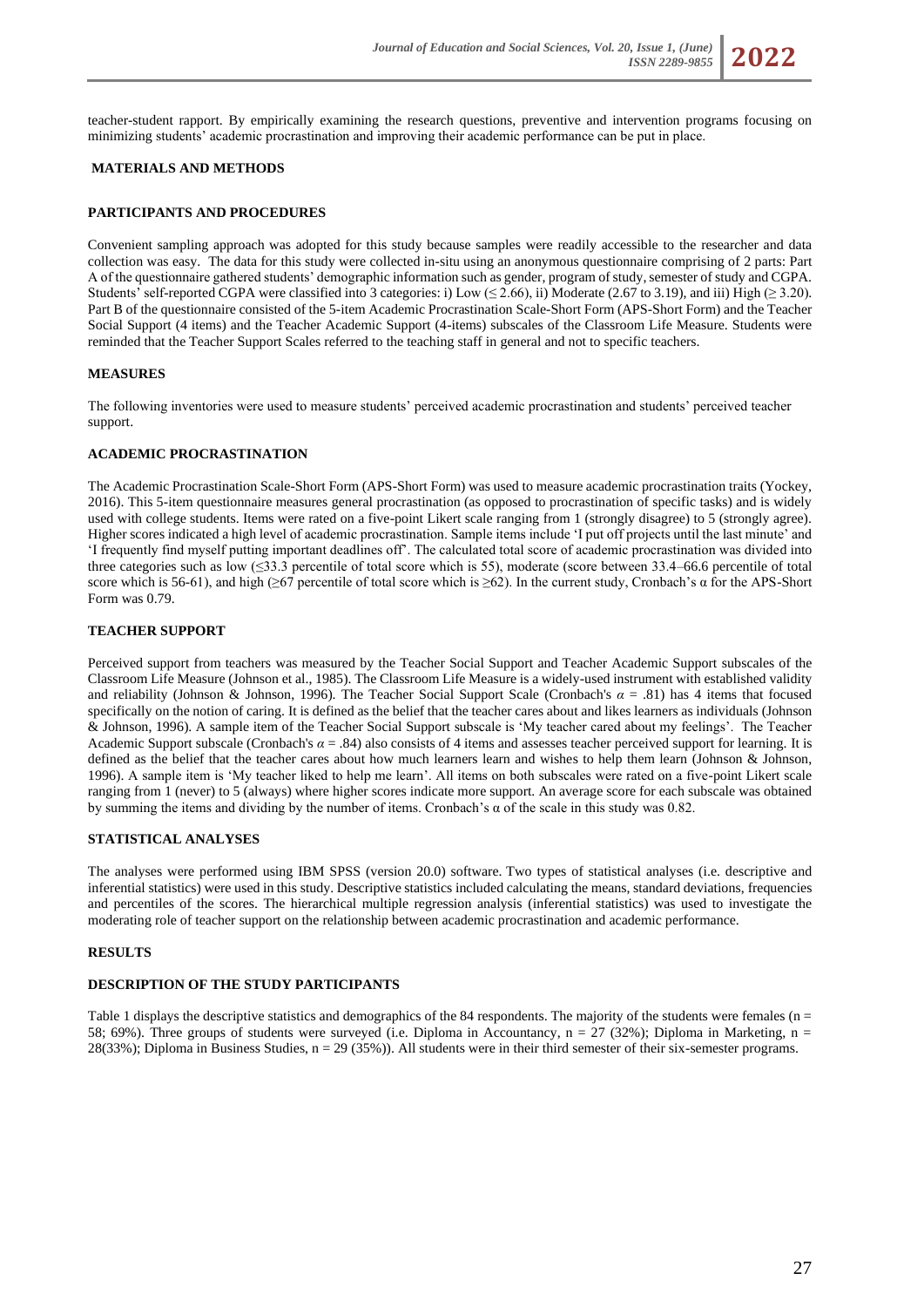# **Table 1: Participant Demographics (** $N = 84$ **)**

|                      |                             |    | $\%$ |  |
|----------------------|-----------------------------|----|------|--|
| Gender               | Male                        |    |      |  |
|                      | Female                      | 58 |      |  |
| <b>Study Program</b> | Diploma in Accountancy      |    |      |  |
|                      | Diploma in Marketing        |    |      |  |
|                      | Diploma in Business Studies | 29 |      |  |

A further analysis of the students' CGPA revealed the following statistics as shown in Table 2.

#### **Table 2: Level of Academic Performance (N = 84)**

| <b>Level of Academic Performance</b> | Percentile   | <b>Frequencies</b> |  |
|--------------------------------------|--------------|--------------------|--|
| (CGPA scores in parenthesis)         |              | $($ %)             |  |
| Low $(< 2.66)$                       | $<$ 33.3     | 24(28.6)           |  |
| Moderate (2.67 to 3.19)              | 33.4 to 66.6 | 32(38.1)           |  |
| High $(\geq 3.20)$                   | >66.7        | 28(33.3)           |  |

*Note*: Mean = 2.88, S.D = .503, Min. = 1.68, Max = 3.88

As can be seen from Table 2, the majority of students (38.1 %) scored CGPAs of between 2.67 and 3.19 (moderate performance) while 33.3% attained CGPAs of 3.20 and above. Further analysis also showed that slightly more than 50% of students (52.4%) obtained CGPAs below the mean value of 2.88.

### **DESCRIPTIVE STATISTICS**

#### **Research Question 1**

#### **What is the extent of academic procrastination among the polytechnic students?**

To answer the above question, the total score of academic procrastination was divided into three categories such as low, moderate and high. The minimum and maximum scores of each item on the APS-Short Form scale were 5 and 25 respectively. The total score on this scale ranged from 20 to 100. From the statistical analysis, the mean, median and standard deviation of the items were 13.63, 15.58 and 4.643 respectively. Table 3 shows the level of academic procrastination of students who were grouped into the low, moderate and high categories. Higher scores indicated higher level of procrastination by students. As can be observed from Table 3, about 30 % of students reported as high procrastinators and 33.3 % claimed to be moderate procrastinators.

#### **Table 3: Level of Academic Procrastination (N = 84)**

| <b>Level of Procrastination</b><br>(Scores in parenthesis) | Percentile                                                                                                                                                                                                                                                                                                                                                                            | Frequencies $(\% )$ |
|------------------------------------------------------------|---------------------------------------------------------------------------------------------------------------------------------------------------------------------------------------------------------------------------------------------------------------------------------------------------------------------------------------------------------------------------------------|---------------------|
| Low $(\leq 10)$                                            | $<$ 33.3                                                                                                                                                                                                                                                                                                                                                                              | 31 (36.9)           |
| Moderate $(11 \text{ to } 17)$                             | 33.4 to 66.6                                                                                                                                                                                                                                                                                                                                                                          | 28 (33.3)           |
| High $(\geq 18)$                                           | $\ge 66.7$                                                                                                                                                                                                                                                                                                                                                                            | 25(29.8)            |
|                                                            | $\overline{M}$ , $\overline{M}$ $\overline{M}$ $\overline{M}$ $\overline{M}$ $\overline{M}$ $\overline{M}$ $\overline{M}$ $\overline{M}$ $\overline{M}$ $\overline{M}$ $\overline{M}$ $\overline{M}$ $\overline{M}$ $\overline{M}$ $\overline{M}$ $\overline{M}$ $\overline{M}$ $\overline{M}$ $\overline{M}$ $\overline{M}$ $\overline{M}$ $\overline{M}$ $\overline{M}$ $\overline$ |                     |

*Note*: Mean = 13.63, Median = 15.58, S.D = 4.643

### **Research Question 2**

#### **What is the extent of perceived teacher support among students?**

A similar statistical analysis that was carried out to answer research question 1 was used to obtain the level of perceived teacher support among the respondents. The total score of perceived Teacher Support Scale was divided into three categories, namely low, moderate and high. The minimum and maximum scores of each item on the Teacher Support Scale were 5 and 25 respectively. The total score on this scale ranged from 8 to 40. The mean, median and standard deviation of the items were 27.69, 27.00 and 5.296 respectively. Table 3 reports the level of teacher support as perceived by the students. Higher scores indicated higher level of perceived teacher support. As can be observed from Table 3, only 27.5% of the respondents had a high perception of teacher support while almost 42% had a low perception of teacher support.

#### **Table 4: Level of Perceived Teacher Support (N = 84)**

| <b>Level of Perceived Teacher Support</b>                  | Percentile   | Frequencies $(\% )$ |  |
|------------------------------------------------------------|--------------|---------------------|--|
| (Scores in parenthesis)                                    |              |                     |  |
| Low $(< 25)$                                               | <33.3        | 35 (41.6)           |  |
| Moderate $(26 \text{ to } 30.6)$                           | 33.4 to 66.6 | 26(30.9)            |  |
| High $(\geq 30.7)$                                         | $\ge 66.7$   | 23(27.5)            |  |
| $\mathbf{v}$ $\mathbf{v}$<br>$27.00.05$ $7.006$<br>27.6311 |              |                     |  |

*Note*: Mean = 27.69, Median = 27.00, S.D = 5.296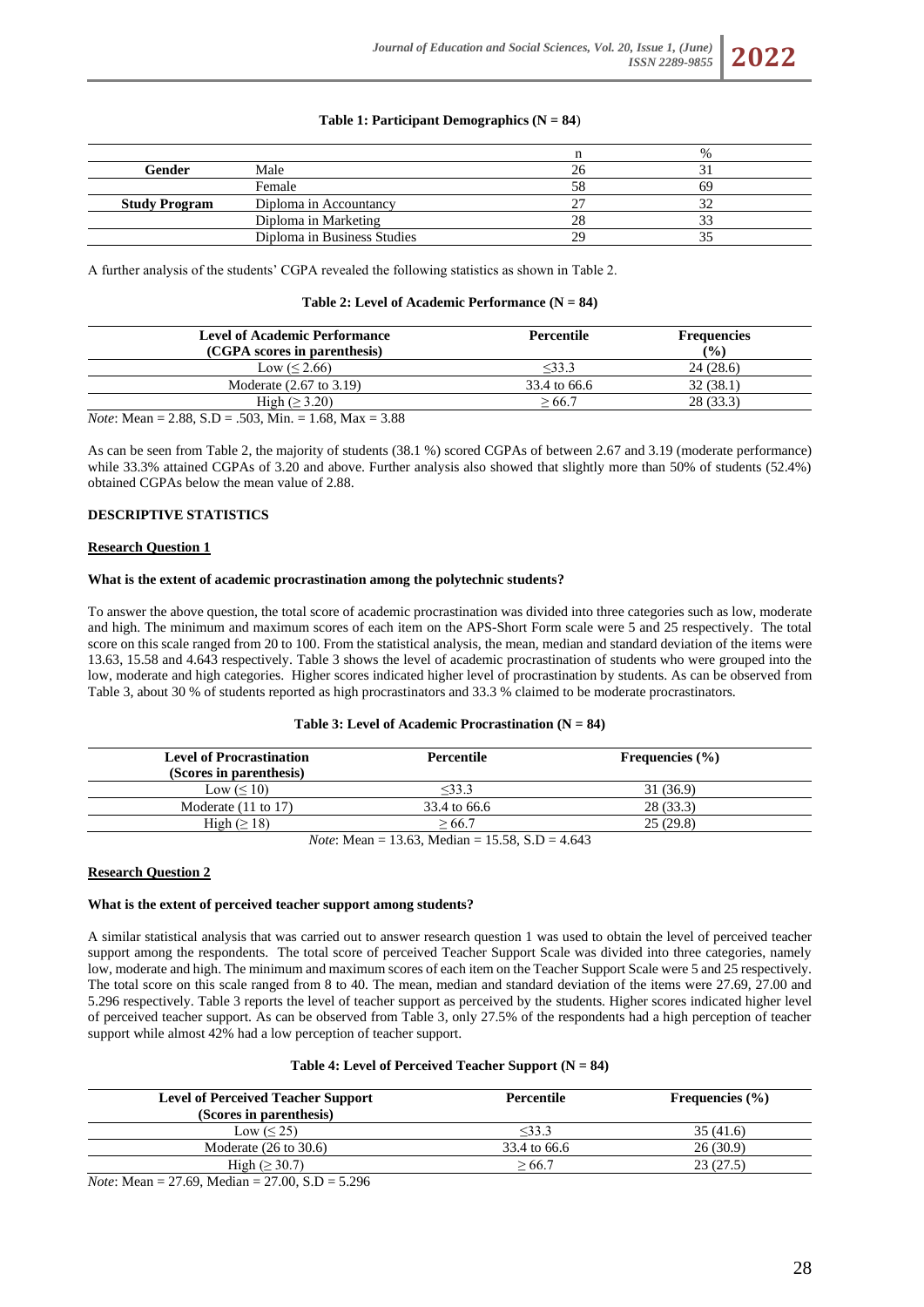# **Research Question 3**

### **Is there a correlation between academic procrastination and academic performance?**

Table 5 displays the means, standard deviations, scale reliability estimates and correlations among the study variables.

### **Table 5: Descriptive Statistics and Correlation Matrix**

|          | Variable               | .     | cт<br>ΩU       |            |                        |        |
|----------|------------------------|-------|----------------|------------|------------------------|--------|
|          | $\cap$ GPA             | 2.88  | ہ~<br>.JU      |            |                        |        |
| <u>.</u> | Procrastination        | 13.63 | 4.64           | $0.1 - **$ | $\Omega$<br>ا ه. ا     |        |
| <u>.</u> | <b>Teacher Support</b> | 27.69 | 20<br>ر بے . ب | $.869**$   | $72.4**$<br>-<br>- 794 | (0.84) |

\*\*. Correlation is significant at the 0.01 level (2-tailed).

*note*: N = 84. Reliability estimates are displayed in parenthesis along diagonal.

As anticipated, the intercorrelations between the variables showed that academic procrastination had a high significant negative association with academic performance  $(r = .816, p < 0.01)$  indicating that students who procrastinated in their academic work did not perform well academically. Teacher support had a high significant positive association with academic performance (r = .869<sup>\*\*</sup>, p <0.01), indicating the important role teachers play in motivating and supporting students to perform well academically. A significant negative relationship was found between academic procrastination and perceived teacher support ( $r = -0.734$ , p <0.01). This indicated that students' who perceived little or low support from teachers tended to have high procrastination traits which resulted in not achieving the desired academic outcomes.

# **INFERENTIAL STATISTICS**

### **Research Question 4**

### **Does teacher support moderate the relationship between academic procrastination and academic performance?**

To investigate the moderating effect of teacher support in the relationship between academic procrastination and academic performance, three steps of hierarchical multiple regression analysis were conducted. To overcome the possible problem of multi collinearity, the independent variables (teacher support and academic procrastination) were mean-centered before the interaction term was calculated (Kline, 1998). In the hierarchical regression model, Step 1 involved entering the moderator variable (teacher support) followed successively by the moderator variable (teacher support) and predictor variable (academic procrastination) in Step 2. The final step involved adding the interaction between teacher support and academic procrastination (Step 3). A significant change in  $\mathbb{R}^2$  for the interaction term would indicate a significant moderating effect.

#### **Table 6: Summary of Hierarchical Moderated Regression Analysis for Variables Predicting Academic Performance Score**

|        | <b>Variable</b>                                                                                  | B                       | <b>SEB</b>           | ß                             |
|--------|--------------------------------------------------------------------------------------------------|-------------------------|----------------------|-------------------------------|
| Step 1 |                                                                                                  |                         |                      |                               |
|        | <b>Teacher Support</b>                                                                           | .083                    | .005                 | $.869*$                       |
| Step 2 | <b>Teacher Support</b><br>Academic procrastination                                               | .056<br>$-.042$         | .007<br>.007         | .587*<br>$-.385*$             |
| Step 3 | <b>Teacher Support</b><br>Academic procrastination<br>Teacher Support X Academic procrastination | .053<br>$-.048$<br>.004 | .006<br>.007<br>.001 | $.561*$<br>$-438*$<br>$.153*$ |

*note*: ∆R<sup>2</sup>= .756 for Step 1, ∆R<sup>2</sup>= .068 for Step 2, ∆R<sup>2</sup>= .022 for Step 3, \**p* ≤ .001

With reference to Step 1 in Table 6, a statistically significant positive effect of teacher support on academic performance was revealed ( $\beta = .869$ ,  $p \le .001$ ). In Step 2, a statistically significant positive effect of teacher support on academic performance was discovered ( $\beta = .587$ ,  $p \le .001$ ). However academic procrastination had an inverse but significant association with academic performance  $(\beta = -0.385, p \le 0.001)$ . In Step 3, a significant interaction between teacher support and academic procrastination was revealed  $(6 = .153, p \le .001)$ . Thus the results showed that academic performance was predicted by i) teacher support and academic procrastination and ii) the interaction between academic procrastination and teacher support. The results also showed that teacher support had a moderating effect on the relationship between academic procrastination and academic performance and this was further explored graphically (Figure 1).

Teacher support and academic performance were categorized into three groups: low, medium and high. Figure 1 displays the mean score of academic procrastination on academic performance set to different levels of teacher support.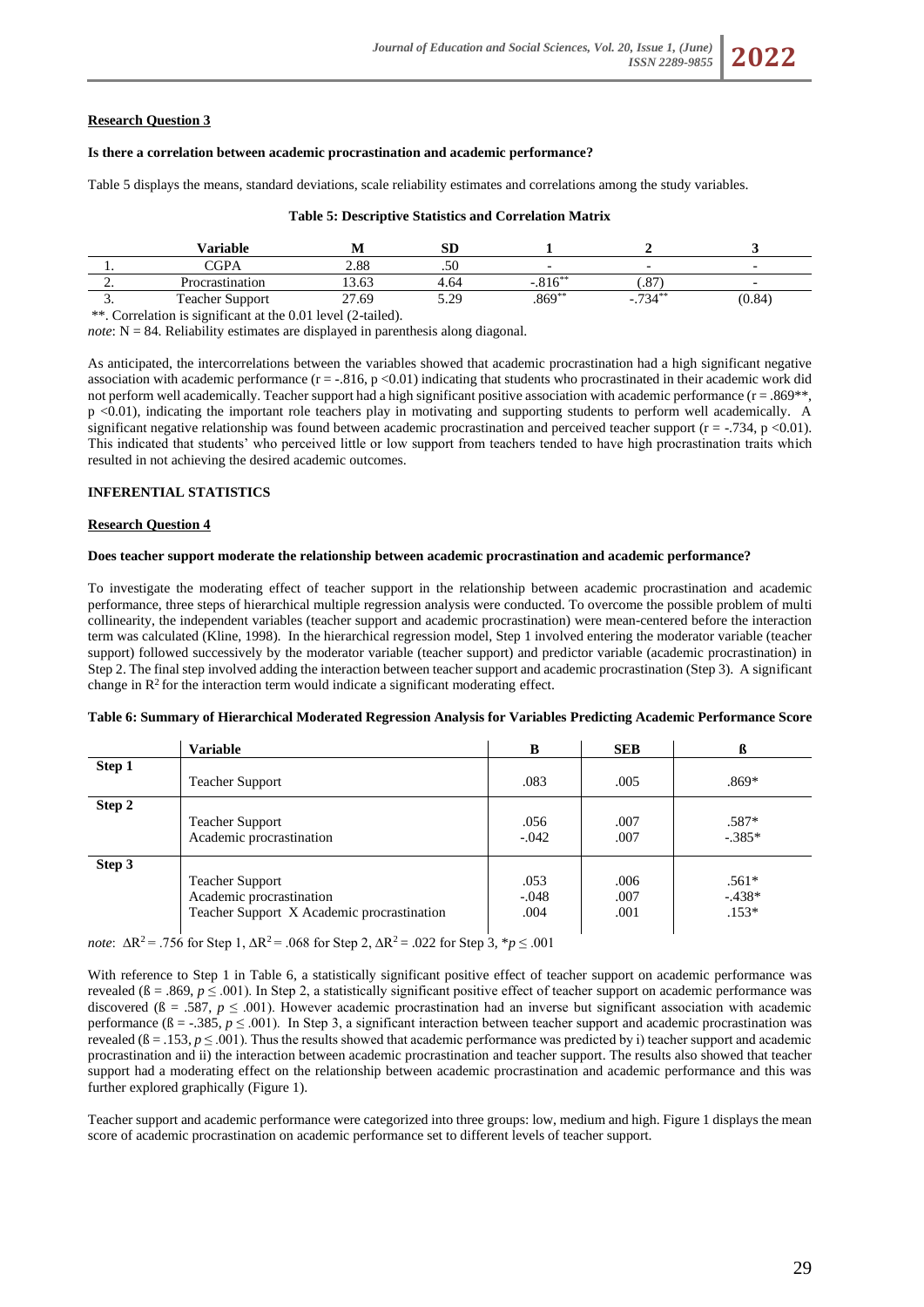### **Figure 1: Graph on the Moderating Effect of Teacher Support on the Relationship between Academic Procrastination and Academic Performance**



The graph depicts higher academic performance for students that had low academic procrastination and high perceived teacher support. Thus, this implies that teacher support significantly moderated the effect of academic procrastination on academic performance.

# **DISCUSSION AND CONCLUSIONS**

The primary aim of this study was to investigate the moderating effect of teacher support on the relationship between academic procrastination and academic performance of a sample of Malaysian polytechnic business students. Other study objectives were to determine the extent of academic procrastination and perceived teacher support amongst the respondents and to investigate whether there was a correlation between academic procrastination and academic performance.

The findings from this study showed that academic procrastination existed in the sample of polytechnic students. Statistical analysis revealed that almost two-thirds of the respondents were moderate and high academic procrastinators. This lends support to other studies (local and abroad) regarding academic procrastination rates among university and college students (Bakar & Khan, 2016; Ellis & Knaus, 1977; Solomon & Rothblum, 1984; Uma et al, 2020; Yaakub, 2000). The negative association between academic procrastination and academic performance supported previous studies by Steel (2007), Richardson et al. (2012) and Kim and Seo (2015). As anticipated, higher perceived teacher support resulted in higher academic performance. This finding is in agreement with several previous studies such as by Chen (2005), Veloo et al. (2013) and Yasin and Dzulkifli (2011).

The extent of perceived teacher support showed that almost 42% of the respondents viewed low teacher support in relation to their academic studies. Several studies have demonstrated the positive influence of teacher support on academic outcomes (e.g. Kline, 2002; Yu & Singh, 2016; Mushtaq & Khan, 2012). This study however did not explore the probable causes of this negative perception of teacher support. Thus this is one area which could be further examined in future studies since research has shown that effective teacher support could encourage interest and motivation in education which led to better academic performance (Dietrich et al., 2015; Klem & Connel, 2004; Ruzek et al., 2016).

Based on these findings, it is imperative that academic procrastination amongst polytechnic students is viewed seriously since past studies have shown that the latter not only affected academic outcomes but also mental health. (Steel, 2007). Prevention and intervention programs to minimize procrastination behavior should be put in place to help improve academic performance. Future studies on academic procrastination should examine the possible factors that could influence the latter such as personality traits, cultural factors and prior academic experiences.

# **LIMITATIONS AND RECOMMENDATIONS FOR FUTURE RESEARCH**

The limitations of this study include its sample size where data collection was restricted to a small group of participants. The participants did not include students from various engineering departments which constituted more than 60 % of the total student population. Hence it is not possible to generalize the results of the study for all programs offered by the polytechnic. It is therefore recommended that future research could include: i) investigating the mediating role of teacher support in the relationship between academic procrastination and academic performance, ii) gathering data qualitatively to get a better understanding of perceived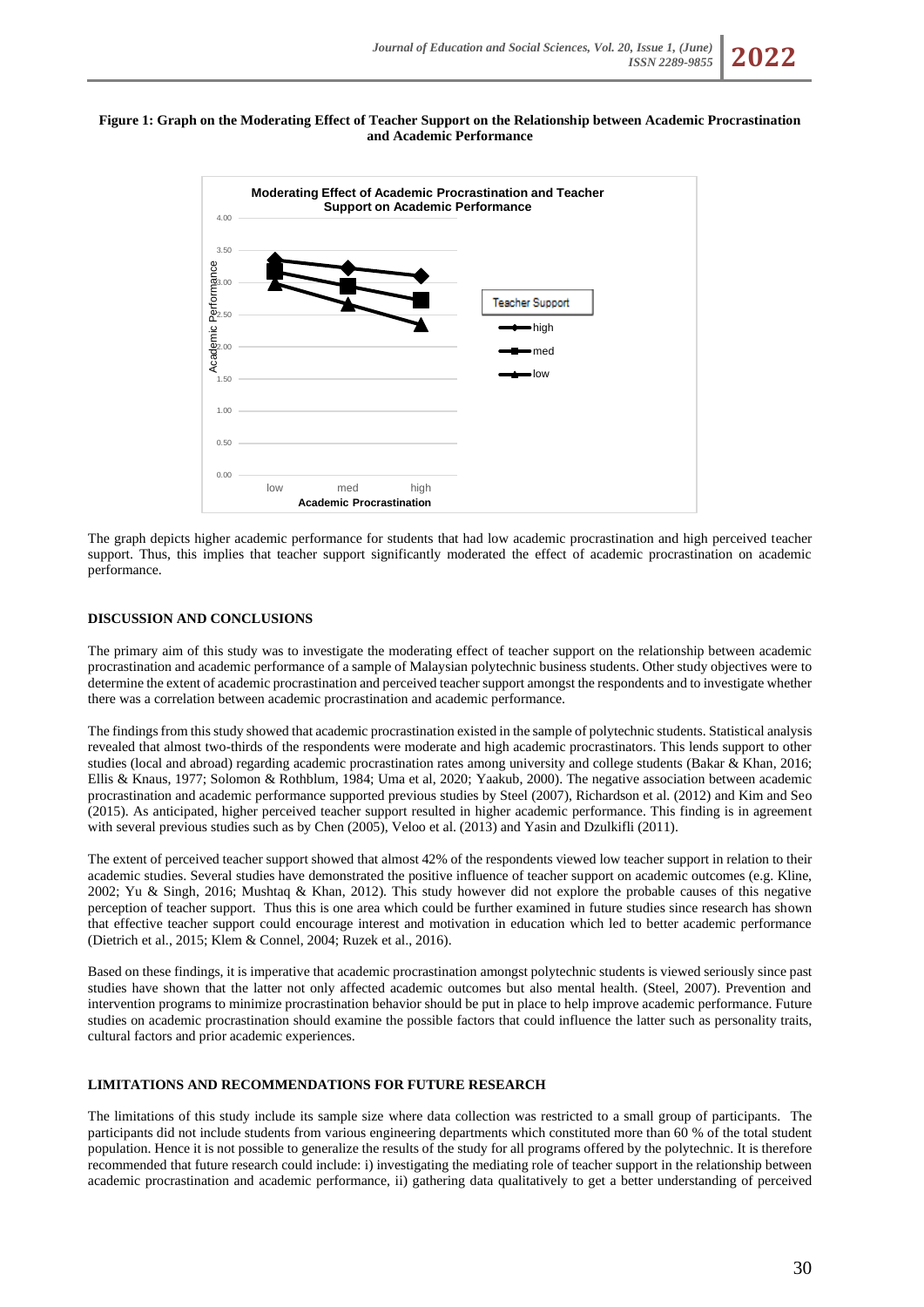teacher support, iii) collecting data from different courses and semesters of study, and iv) examining other variables that are commonly found in literature, for example family and peer support, motivation, perfectionism, fear of failure etc.

#### **REFERENCES**

- Abdi Zarrin, S., Gracia, E., & Paixão, M. P. (2020). Prediction of Academic Procrastination by Fear of Failure and Self-Regulation. *Educational Sciences: Theory and Practice, 20*(3), 34 - 43.
- Abdullah, M.C, Luo, L.K., & Talib, A.R. (2014). Perceived Social Support as Predictor of University Adjustment and Academic Achievement amongst First Year Undergraduates in a Malaysian Public University. *Malaysian Journal of Learning and Instruction, 11*, 59-73.
- Agyekum, S. (2019). Teacher-Student Relationships: The Impact on High School Students. *Journal of Education and Practice. 10*(14), 121 – 122.
- Alnawasreh, R.I, Mohd Nor, M.Y, & Ashairi Suliman, A. (2019). Promulgating Factors Influencing Students' Academic Achievement: Unveiling the International High Schools Setting. *International Journal of Innovation, Creativity and Change. 7*(7), 109-127.
- Ammermueller, A. & Pischke, J. (2009). Peer Effects in European Primary Schools: Evidence from PIRLS. *Journal of Labor Economics, 27*(3), 315- 348.
- Anderman, L. H., Andrzejewski, C. E. & Allen, J. (2011). How do Teachers Support Students' Motivation and Learning in their Classrooms? Teachers College Record, 113(5), 969-1003. Available from http://www.tcrecord.org/Content.asp?ContentId=16085
- Bakar A.Z, & Khan U.M., (2016). Relationships between Self-Efficacy and the Academic Procrastination Behaviour among University Students in Malaysia: A General Perspective*. Journal of Education and Learning*, *10* (3), 265-274.
- Bernard, B. (1997). *Turning it Around for All Youth: From Risk to Resilience*. ERIC/CUE Digest 126, ERIC Clearinghouse on Urban Education, New York, NY, USA.
- Caena, F. (2011). Literature Review: Teachers' Core Competences: Requirements and Development. Data from: European Commission. Available from https://ec.europa.eu/dgs/education.../Teacher-Competences\_en.pdf.
- Chen, J.J. (2005). Relation of Academic Support from Parents, Teachers, and Peers to Hong Kong Adolescents' Academic Achievement: The Mediating Role of Academic Engagement. *Genetic, Social, and General Psychology Monographs, 131*(2), 77–127.
- Chetty, R., Friedman, J. N., & Rockoff, J. E. (2014). Measuring the Impacts of Teachers II: Teacher Value-Added and Student Outcomes in Adulthood. *American Economic Review, 104*(9), 2633-2679.
- Corkin, D. M., Yu, S. L.,Wolters, C. A., & Wiesner, M. (2014). The Role of the College Classroom Climate on Academic Procrastination. *Learning and Individual Differences, 32*, 294–303.
- Cox, A. & Williams, L. (2008). The Roles of Perceived Teacher Support, Motivational Climate, and Psychological Need Satisfaction in Students' Physical Education Motivation. *Journal of Sport & Exercise* Psychology, *30*, 222-239.
- Department of Polytechnic and College Community. (2019). *Annual Report 2019*. Available from http://mypolycc.edu.my/index.php/muat-turun/penerbitan/send/2-penerbitan/484-laporan-tahunan-2019
- Dietrich, J., Dicke, A. L., Kracke, B., & Noack, P. (2015). Teacher Support and its Influence on Students' Intrinsic Value and Effort: Dimensional Comparison Effects Across Subjects. *Learning and Instruction, 39*,45–54.
- Eccles, J.S., & Roeser, R.W. (2003). Schools as Developmental Contexts. In G. Adams & M.D. Berzonsky (Eds.), *Blackwell Handbook of Adolescence* (pp.129-148). Malden, MA: Blackwell Publishing
- Ellis, A., & Knaus, W. J. (1977). *Overcoming Procrastination*. New York: Signet Books
- Ferrari, J. R. (2004). Trait Procrastination in Academic Settings: An Overview of Students Who Engage in Task Delays. In. H. C. Schowuenburg, C. Lay, T. A. Pychyl, & J. R. Ferrari(Eds.), *Counselling the Procrastinator in Academic Settings* (pp. 19–28). Washington, DC: American Psychological Association
- Fullan, M. & Stiegelbauer, S. (1991). *The New Meaning of Educational Change.* New York: Teachers College Press.
- Gherasim, L. R., Butnaru, S., & Mairean, C. (2013). Classroom Environment, Achievement Goals and Maths Performance: Gender Differences*. Educational Studies, 39*(1), 1–12.
- Griffing, C. (2006). *Student-Teacher Relationships: An Exploration of Student Motivation*. Counselor Education Master's These*s*. Paper 42. Available from http://digitalcommons.brockport.edu/edc\_theses/42
- Grunschel, C., Patrzek, J., & Fries, S. (2013). Exploring Reasons and Consequences of Academic Procrastination: An Interview Study. *European Journal of Psychology of Education, 28*(3), 841–861.
- He, S. (2017). A Multivariate Investigation into Academic Procrastination of University Students*. Open Journal of Social Sciences, 5*, 12-24.
- Howell, A. J., & Watson, D. C. (2007). Procrastination: Associations with Achievement Goal Orientation and Learning Strategies. *Personality and Individual Differences, 43*(1), 167- 178.
- Hussain, I., & Sultan, S. (2010). Analysis of Procrastination among University Students. *Procedia - Social and Behavioral Sciences. 5*. 1897-1904.
- Iglesia, G., Stover, J. B., & Liporace, M. (2014). Perceived Social Support and Academic Achievement in Argentinean College Students. *Europe's Journal of Psychology, 10*(4), 637-649.
- Jackson, D. M. H. (2012). *Role of Academic Procrastination, Academic Self-Efficacy Beliefs, and Prior Academic skills on Course Outcomes for College Students in Developmental Education* (Unpublished doctoral thesis). University of Georgia, Athens, Georgia. Available from https://getd.libs.uga.edu/pdfs/jackson\_deanna\_m\_201208\_edd.pdf
- Johnson, D.W., & Johnson, R., (1996). *Meaningful and Manageable Assessment Through Cooperative Learning*. Interaction Book Co, Edina, MN.
- Johnson, D.W., & Johnson, R. (1983). Social Interdependence and Perceived Academic and Personal Support in the Classroom. *Journal of Social Psychology 120*, 77–82.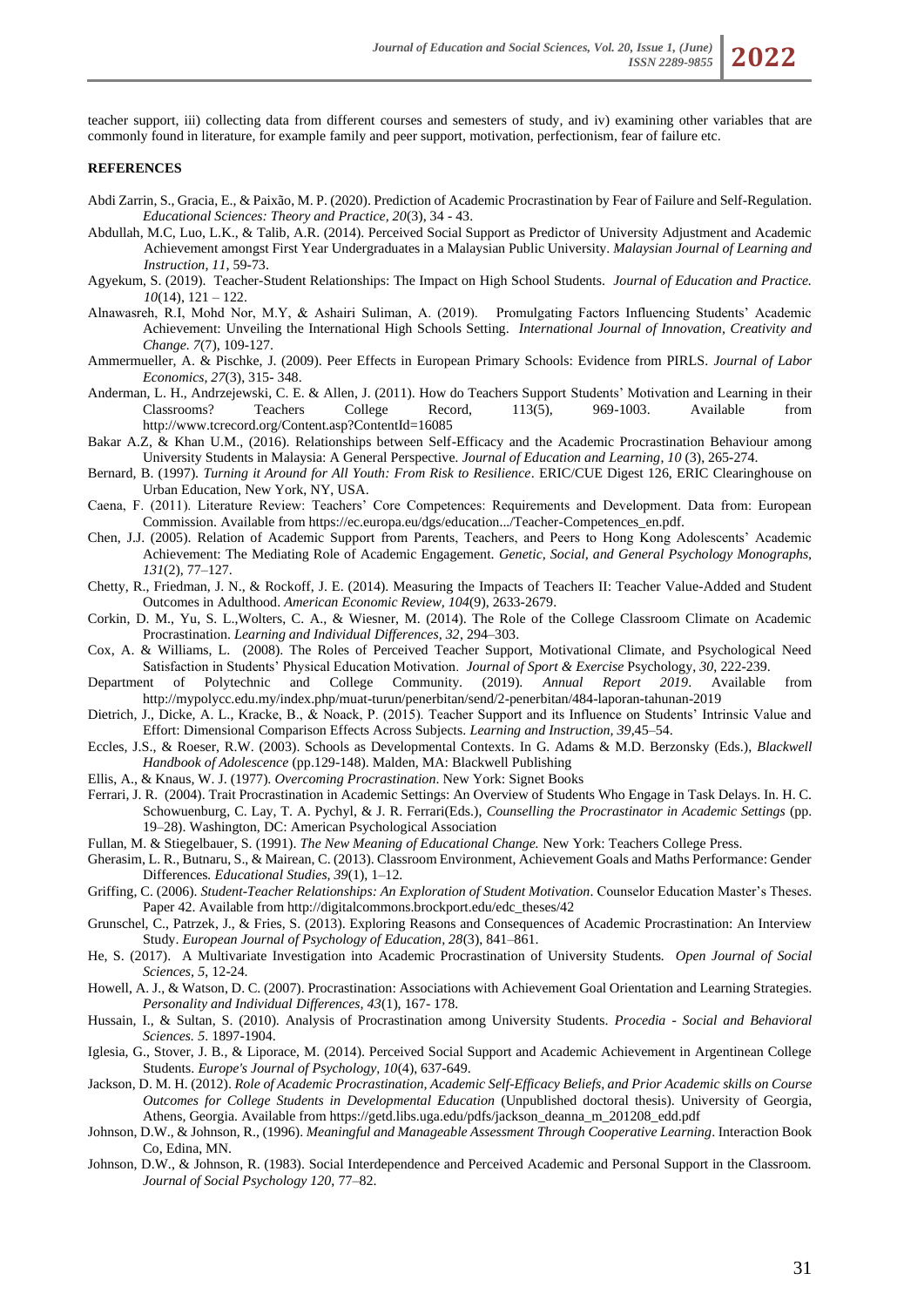- Johnson, D. W., Johnson, R. T., Buckman, L. A., & Richards, P. S. (1985). The Effect of Prolonged Implementation of Cooperative Learning on Social Support within the Classroom. *Journal of Psychology, 119,* 405-411.
- Jones, I., & Blankenship, D. (2021). Year Two: Effect of Procrastination on Academic Performance of Undergraduate Online Students. *Research in Higher Education Journal, 39*,1-11. Available from https://www.aabri.com/manuscripts/203207.pdf
- Karatas, H. (2015). Correlation among Academic Procrastination, Personality Traits, and Academic Achievement. *Anthropologist, 20*(1,2), 243-255.
- Khosla, H. (2021). Academic Procrastination and Personality Traits in College Students. *The International Journal of Indian Psychology*, *9*(2), 1225-1235.
- Kim, K. R., & Seo, E. H. (2015). The Relationship between Procrastination and Academic Performance: A Meta-Analysis. *Personality and Individual Differences, 82*, 26–33.
- Klem, A.M., & Connell, J.P. (2004). Relationships Matter: Linking Teacher Support to Student Engagement and Achievement. *Journal of School Health, 74*(7), 262 – 273.
- Kline, R. (1998). *Principles and Practice of Structural Equation Modeling*. New York: Guilford.
- Kline, R. (2002). A Model for Improving Rural Schools: Escuela Nueva in Colombia and Guatemala. *Current Issues in Comparative Education, 2*(2):170–181.
- Klingsieck, K. B. (2013). Procrastination. When Good Things Don't Come to Those Who Wait. *European Psychologist, 18*(1), 24–34.
- Lee, J.S (2012). The Effects of the Teacher–Student Relationship and Academic Press on Student Engagement and Academic Performance*[. International Journal of Educational Research,](https://www.sciencedirect.com/science/journal/08830355) 53*, 330-340.
- Little, M., & Kobak, R. (2003). Emotional Security with Teachers and Children's Stress Reactivity: A Comparison of Special-Education and Regular-Education Classrooms. *Journal of Clinical Child & Adolescent Psychology, 32*, 127 - 138.
- Liu, G., Cheng, G., Hu, J., Pan, Y., & Zhao, S. (2020). Academic Self-Efficacy and Postgraduate Procrastination: A Moderated Mediation Model. *Frontiers in Psychology, 11.* Available from https://www.frontiersin.org/article/10.3389/fpsyg.2020.01752
- Malecki, C. K. & Demaray, M. K. (2003). What Type of Support Do They Need? Investigating Student Adjustment as Related to Emotional, Informational, Appraisal, and Instrumental Support. *School Psychology Quarterly,* 18(3), 231-252.
- Marks, H.M. (2000). Student Engagement in Instructional Activity: Patterns in the Elementary, Middle, and High School Years. *Am Educ Res J*., *37*(1), 153-184.
- McCown, W.G. & Roberts, R. (1994). A Study of Academic and Work-Related Dysfunctioning Relevant to the College Version of an Indirect Measure of Impulsive Behaviour. *Integra Technical Paper 94-98*, Radnor, PA: Integra, Inc.
- Michinov, N., Brunot, S., Bohec, O. L., Juhel, J., & Delaval, M. (2011). Procrastination, Participation, and Performance in Online Learning Environments. *Computers & Education, 56*, 243- 252.

Ministry of Education. (2019). *Bilangan Staf Akedemik Politeknik Mengikut Jantina*. Available from the contract of the contract of the contract of the contract of the contract of the contract of the contract of the contract of the contract of the contract of the contract of the contract of the contract of

- http://dspace.unimap.edu.my/xmlui/bitstream/handle/123456789/61015/JADUAL%2018.pdf?sequence=1&isAllowed= y
- Mohamed, M., Wok, R., & Mohamed, Z. (2018). Investigating the Influence of Student-Teacher Relationship on Students' Academic Achievement. *IOSR Journal of Humanities and Social Science (IOSR-JHSS), 23*(9), 53-59.
- Moreno-Murcia, J.A., & Corbi, M. (2021). Social Support by Teacher and Motivational Profile of Higher Education Students. *Psychology, Society, & Education, 13*(1), 9-25.
- Mushtaq, I., & Khan, S. N. (2012). Factors Affecting Students' Academic Performance. *Global Journal of Management and Business Research, 12*(9), 17–22.
- Niehaus, K., Rudasill, K. M. & Rakes, C. R. (2012). A Longitudinal Study of School Connectedness and Academic Outcomes across Sixth Grade. *Journal of School Psychology*, 50(4), 443-460.
- Noran, F. Y. (2000). Procrastination among Students in Institutes of Higher Learning: Challenges for K-Economy. [Online] Available: http://www.mahdzan.com/paper/procrastinate
- Ocansey, G., Addo, C.H., Onyeaka, H.K., Andoh-Arthur, J., & Oppong Asante, K. (2020). The Influence of Personality Types on Academic Procrastination Among Undergraduate Students. *International journal of School & Educational Psychology*, 1-8.
- Osterman, K. (2000). Students' need for belonging in the school community. Review of Educational Research, 70(3), 323-367.
- Quinn, D. (2017). Longitudinal and Contextual Associations between Teacher-Student Relationships and Student Engagement: A Systemic Review. *Review of Educational Research*, *87*, 345-387.
- Rahimi, S. (2019). *Understanding Academic Procrastination: A Longitudinal Analysis of Procrastination and Emotions in Undergraduate and Graduate Students.*
	- (Unpublished doctoral thesis). McGill University Montreal, Quebec, Canada.
	- Available from https://escholarship.mcgill.ca/concern/theses/cj82kc70g
- Rautanen, P., Soini, T., Pietarinen, J. & Pyhältö, K. (2021). Primary School Students' Perceived Social Support in Relation to Study Engagement. *European Journal of Psychology of Education, 36*, 653–672. Available from https://link.springer.com/content/pdf/10.1007/s10212-020-00492-3.pdf
- Rice, K. G., Richardson, C. M. E., & Clark, D. (2012). Perfectionism, Procrastination, and Psychological Distress. *Journal of Counseling Psychology, 59*(2), 288–302.
- Richardson, M., Abraham, C. & Bond, R. (2012). Psychological Correlates of University Students' Academic Performance: A Systematic Review and Meta-Analysis. *Psychological Bulletin, 138*(2), 353–387. Available from [https://doi.org/10.1037/a0026838](https://psycnet.apa.org/doi/10.1037/a0026838)